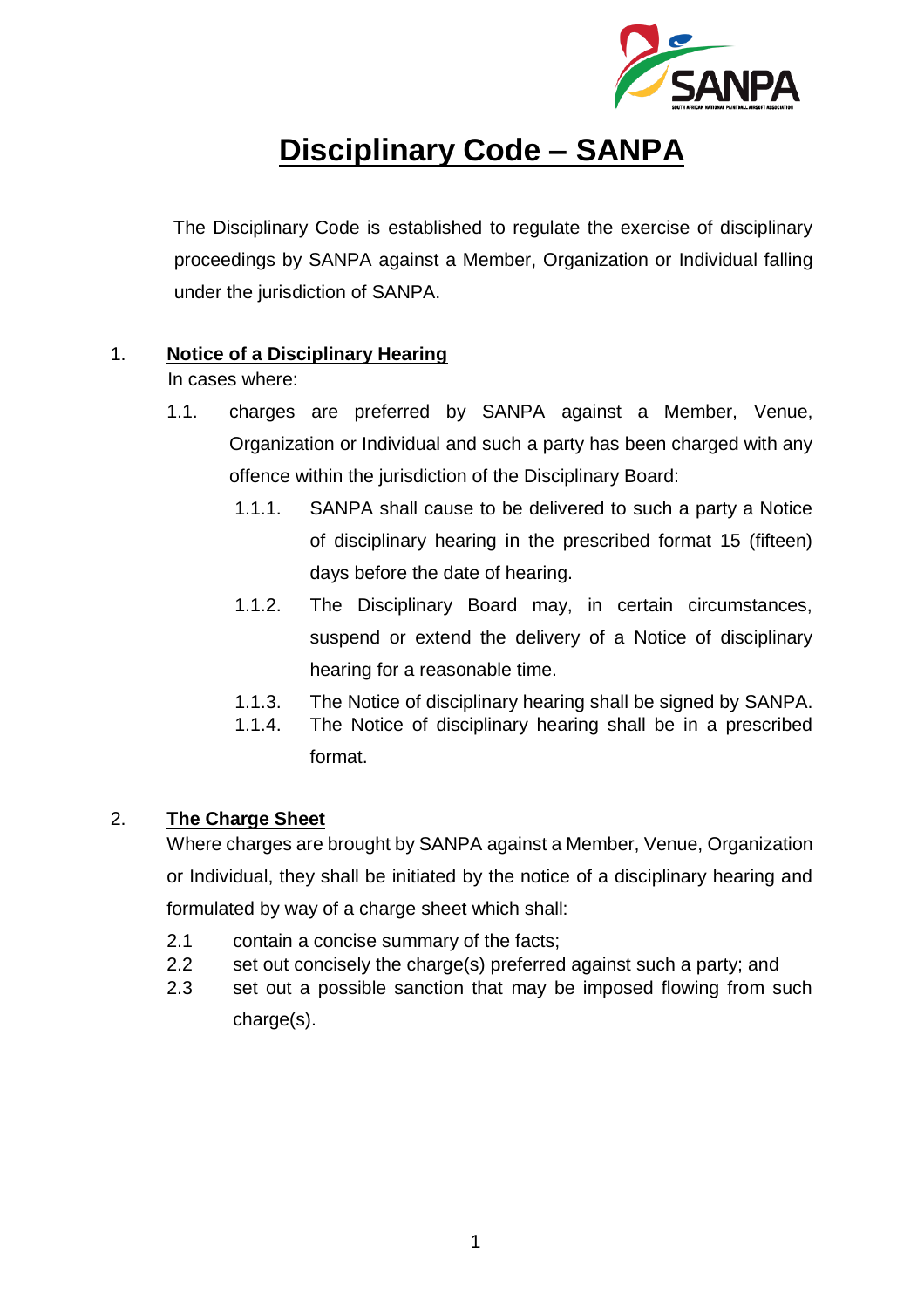

# 3. **Sanctions of the Disciplinary Board**

- 3.1. When a charge is proved to the satisfaction of the Disciplinary Board the following sanctions may be imposed:
	- 3.1.1. warn or reprimand; and/or
	- 3.1.2. impose a suspension of Member, Organization or Individual; and/or
	- 3.1.3. impose a fine to be imposed in respect of a Member, Organization or Individual; and/or
	- 3.1.4. impose termination of membership of any individual affiliated through their respective SANPA affiliation or membership;
	- 3.1.5. dismiss a complaint or dispute if it is vexatious, frivolous or does not set out a prima facie case or for any grounds as shall be appropriate in law; and/or
	- 3.1.6. make any appropriate order.

# 4. **Procedure before the Disciplinary Board**

- 4.1. The ordinary procedure as outlined hereunder shall be applicable in cases where the Federation institutes a charge(s), against a Member, Organization or Individual, wherever they may be at any time engaging in activities under the jurisdiction of SANPA, relating to the following:
	- 4.1.1. the alleged infringement of the Constitution, the rules, Regulations, directives, or resolution of SANPA;
	- 4.1.2. any act of misconduct;
	- 4.1.3. improper practices;
	- 4.1.4. misdemeanor;
	- 4.1.5. acts of defiance; and/or
	- 4.1.6. generally bringing sport or SANPA into disrepute.
- 4.2. The onus of proving the charge shall lie with SANPA, which must prove the charge on a preponderance of probabilities.
- 4.3. The Disciplinary Board shall, subject to this Rules have the power to delegate and/or elect one or more of its member(s) to initiate and/or conduct disciplinary proceedings against a Member, Organization or Individual.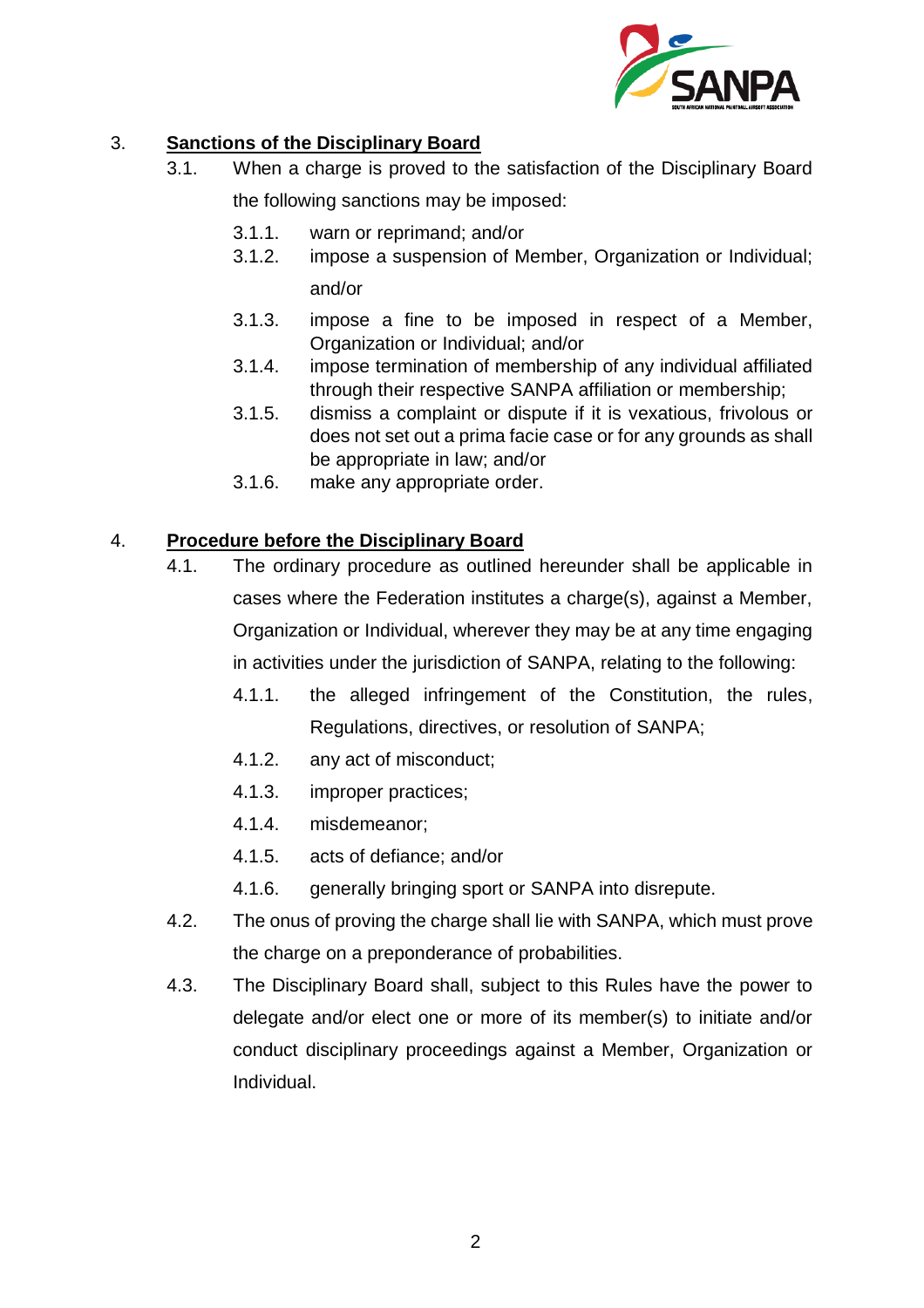

- 4.4. Appoint on an ad hoc basis a *pro-forma* prosecutor and/or nominee to represent SANPA in all disciplinary hearings before the Disciplinary Board.
- 4.5. All the parties to the disciplinary proceedings shall be notified by The Secretary of the date, time and place of the hearing.
- 4.6. The charge sheet shall be dispatched within reasonable time (at the discretion of the Chairperson) before the date of the hearing and shall be on the prescribed format.
- 4.7. No party other than a party summoned or called as a witness to appear before the Disciplinary Board shall be entitled to attend a hearing except with permission of the Disciplinary Board.

#### 5. **The** *pro-forma* **prosecutor conducting the prosecution may:**

- 5.1. Before the accused pleads guilty to a charge, withdraw the charge, in which event the accused shall not be entitled to a verdict of acquittal in respect of that charge; and
- 5.2. at any time before the accused pleads to a charge at any time after an accused has pleaded to a charge, but before conviction, stop the prosecution in respect of that charge, in which event the Disciplinary Board will acquit the accused in respect of that charge(s).

# 5.3. **The** *pro-forma* **prosecutor conducting a prosecution shall:**

- 5.3.1. read out the charge sheet addressed to the accused and the accused will then be asked by the Chairman of the Disciplinary Board to plead "guilty" or "not guilty" to the charges;
- 5.3.2. a plea by the accused that he/she has already been convicted or acquitted of the offence with which he is being charged may be pleaded together with a plea of "not guilty";

#### 5.4. **Where the accused pleads guilty:**

- 5.4.1. where the accused pleads "guilty" to the charges;
- 5.4.2. the Disciplinary Board shall, if satisfied that the accused is guilty of the offence to which he has pleaded "guilty", convict the accused on the accused's plea of "guilty". Nothing in this rule will prevent the *pro-forma* prosecutor from presenting evidence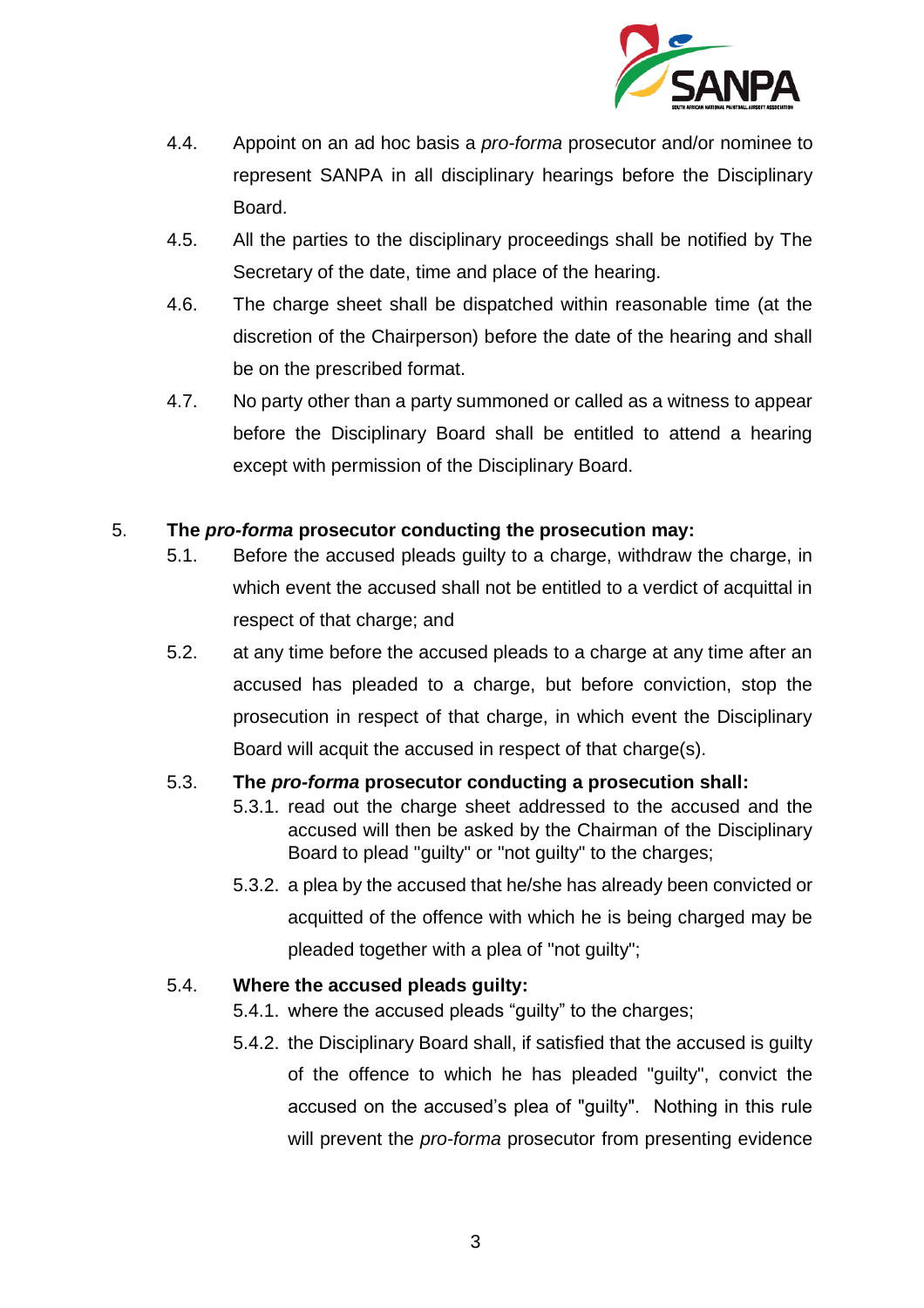

on any aspect of the charge, for the purposes of determining an appropriate sentence.

#### 5.5. **Where the accused pleads not guilty:**

- 5.5.1. where the accused pleads "not guilty" the Disciplinary Board may, in its discretion, enquire from the accused whether he wishes to make a statement indicating the basis of his defence;
- 5.5.2. where the accused elects not to make a statement or does so, and it is not clear from the statement to what extent the accused denies or admits the issues raised by his plea, the Disciplinary Board may question the accused in order to establish which allegations in the charge are in dispute. The Disciplinary Board may in its discretion, put any question to the accused to clarify any matter raised under this provision, and will enquire from the accused whether an allegation which is not placed in issue by the plea of "not guilty" may be recorded as an admission by the accused of the allegation, and if the accused so consents, such admission will be recorded and will be sufficient proof of such fact.
- 5.5.3. The accused may then call witness(es) to each of whom questions may be put by the accused, in which event they may be cross examined by the accused, the *pro foma* prosecutor and the Disciplinary Board.
- 5.5.4. At any time the Chairperson and through him, members of the Disciplinary Board may question witnesses giving evidence on behalf of SANPA.
- 5.5.5. The *pro forma* prosecutor may then call other witnesses in support of the charge/s.
- 5.5.6. The accused will have the right to ask questions of such other witnesses. Such other witnesses may also be questioned by the *pro forma* prosecutor and members of the Disciplinary **Board**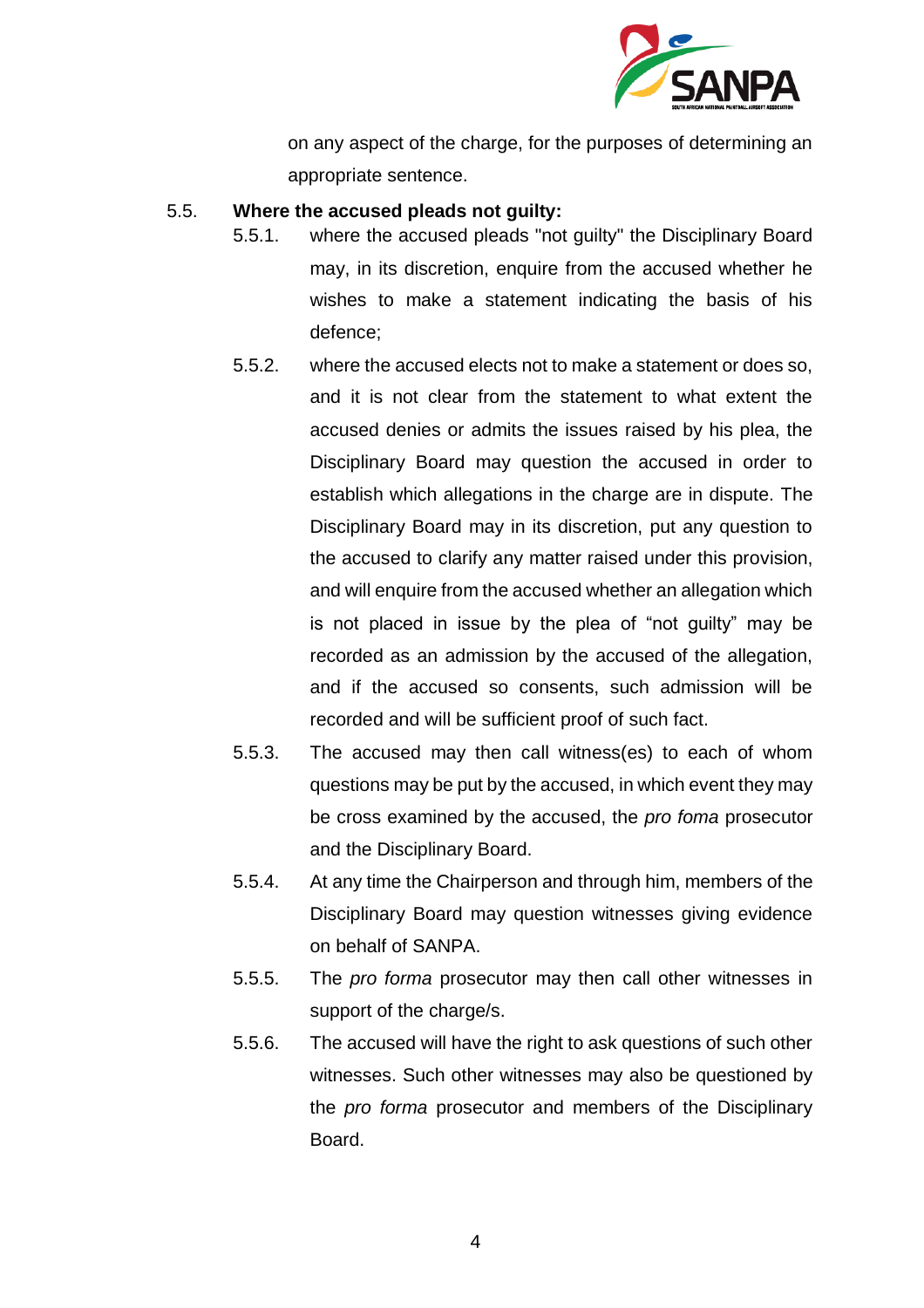

- 5.5.7. At the conclusion of such evidence, the prosecution's case will be closed.
- 5.5.8. The Accused shall have the right to apply for a discharge on the basis that *no prima facie* case has been made out by the *pro forma* prosecutor.
- 5.5.9. The accused may then give evidence on his own behalf and in such event he may be cross examined by the *pro-forma* prosecutor and the Disciplinary Board.
- 5.5.10. At the conclusion of such evidence the accused's case will be closed.
- 5.5.11. The Disciplinary Board may if it thinks it is desirable, or on application by *pro forma* prosecutor, or the accused, allow further evidence to be led by either the *pro-forma* prosecutor or the accused, or by both, after their cases are already closed.
- 5.5.12. "Hearsay" evidence as well television and video recordings may be allowed to be used by any party to the proceedings with permission of the Chairperson.
- 5.5.13. No evidence on any previous misconduct of the accused will be admitted, unless, it's an element of the current charge or relevant to it the accused will have put his character in issue.
- 5.5.14. After all evidence has been led, the *pro-forma* prosecutor will be allowed to address the Disciplinary Board on the evidence and the legal position, and this will be allowed irrespective of whether the accused has led evidence or not.
- 5.5.15. Thereafter, the accused will likewise be allowed to address the Disciplinary Board. The *pro-forma* prosecutor may reply on any question, which the accused has raised in his address.
- 5.5.16. Upon the conclusion of the case, the Disciplinary Board will deliberate thereon.
- 5.5.17. Once a decision has been reached the Chairman will notify the parties of the verdict.
- 5.5.18. If the accused is found "not guilty" the proceeding will be